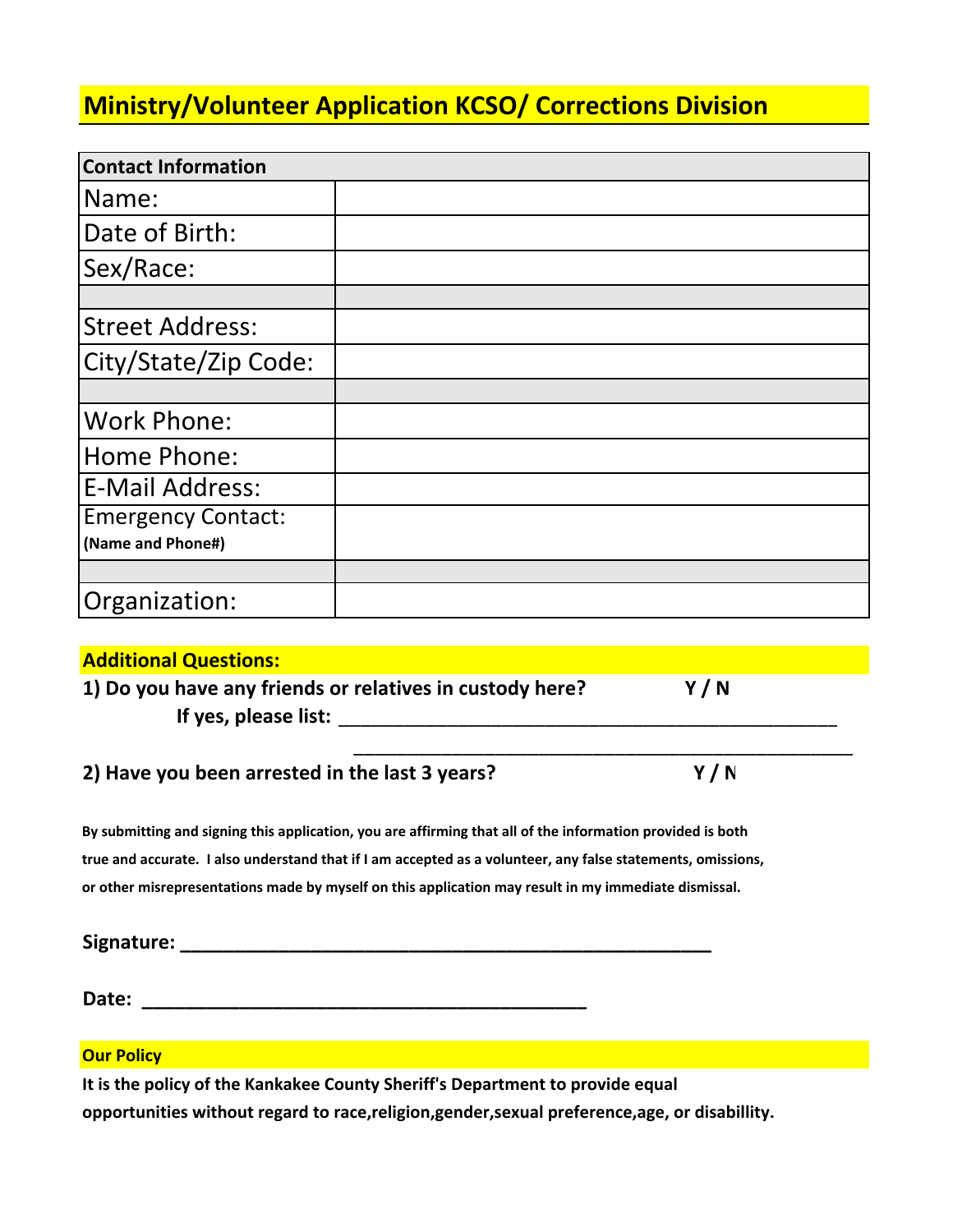#### **JEROME COMBS DETENTION CENTER Volunteers and Contractual Personnel Regulations**

- 1. Volunteers and contractual personnel shall not give anything to an inmate unless authorized by the Chief of Corrections or his designee in writing.
- 2. Volunteer and contractual personnel shall not provide personal favors to any inmate, including preferential treatment to family members in the facility (nepotism)
- 3. Volunteers and contractual personnel shall treat inmates with dignity and respect.
- 4. Sexual relations with inmates, regardless of consensual status, are prohibited and subject to administrative and criminal sanctions.
- 5. Volunteer and contractual personnel shall abide by the rules and regulations of the facility and Kankakee County Sheriff's Department.
- 6. Volunteers and contractual personnel shall be properly dressed when entering JCDC.
- 7. No food, newspapers, or any other outside items shall be allowed into the facility unless prior approval is given by the Chief of Corrections or his designee.
- 8. If any volunteer or contractual personnel have questions as to conduct, within the facility, he/she shall contact the Chief of Corrections, or his designee.
- 9. Any problem with an inmate shall be reported to a JCDC staff member, Director of Inmate Programs or Chief of Corrections.
- 10. Volunteers and contractual personnel will shall not smoke or consume alcohol in the facility, nor shall they introduce or give any tobacco or alcohol products to an inmate(s).
- 11. There shall be no proselytizing (converting inmates from one belief to another) for any specific churches or denominations.
- 12. Volunteers and contractual personnel shall not accept telephone calls from inmates at their personal residence.
- 13. No electronic devices will be allowed inside JCDC.

**I have been informed of Kankakee County Sheriff's Department and Jerome Combs Detention Center's zero tolerance policy regarding: sexual assault, sexual harassment, "consensual sex" with correctional staff, and inmateinmate sexual assault incorporated into the Prison Rape Elimination Act (PREA) adopted by the US Congress on September 4, 2003. I will abide by all policies, directives, rules and regulations including those in reference to confidentiality of records and other privileged information, and the following law regarding contraband:** 

**I understand that if I have questions, at any time, regarding this policy, I will consult with the Chief of Corrections or designee. Please read the policy carefully to ensure that you understand the policy before signing this document.** 

**I, the undersigned, have read and understand the rules and regulations of JCDC and agree to fully adhere to them.**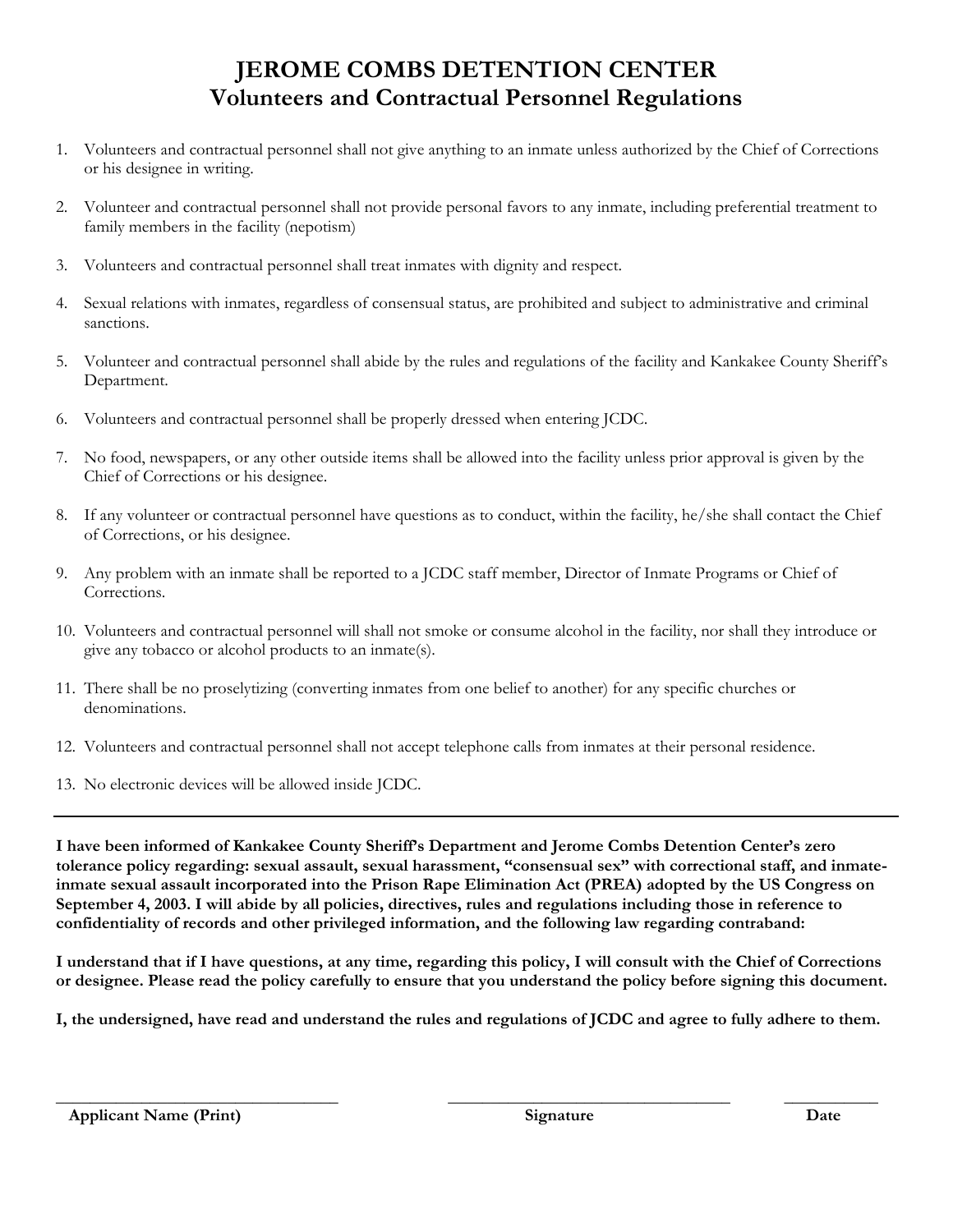### **Jerome Combs Detention Center Visitor Orientation Signoff List/ Statement of Understanding**

**I \_\_\_\_\_\_\_\_\_\_\_\_\_\_\_\_\_\_\_\_\_\_\_\_\_\_\_\_\_\_\_\_\_\_\_\_\_\_\_\_\_\_\_\_\_\_\_\_\_\_\_\_\_\_ hereby understand and agree to the following information. (Check each section)** 

**── I have received the Visitor's Policy and Procedures.** 

**── I have received and signed the Kankakee County Sheriff's Office Waiver.** 

**── I have received the Jerome Combs Detention Center's Policy and Procedures regarding:** 

- **Mission Statement**
- **Injured Staff**
- **Confidentiality of Records**
- **Harassment**
- **Code of Ethics**
- **Smoking**
- **Drug- Free Workplace**
- **Fire and Emergency**

**── I understand that I must receive a Visitor/Volunteer ID and display it on my person at all times while visiting the Jerome Combs Detention Center.** 

**── I have received a copy of excerpts from the Jerome Combs Detention Center Inmate Handbook.** 

**\_\_\_ I have received information regarding the Prison Rape Elimination Act (PREA)** 

**── I understand that I must comply with all officer request while in this facility.** 

**\_\_\_\_\_\_\_\_\_\_\_\_\_\_\_\_\_\_\_\_\_\_\_\_\_\_\_\_\_ \_\_\_\_\_\_\_\_\_\_\_\_\_\_\_** 

 $\mathcal{L} = \{ \mathcal{L} \mid \mathcal{L} \in \mathcal{L} \}$ 

**── I understand should I fail to comply with the above information, I may have my status as a visitor/volunteer terminated. Also, the organization I represent may be contacted concerning this termination.** 

 **Visitor/Volunteer Signature Date** 

**Witness Signature Date**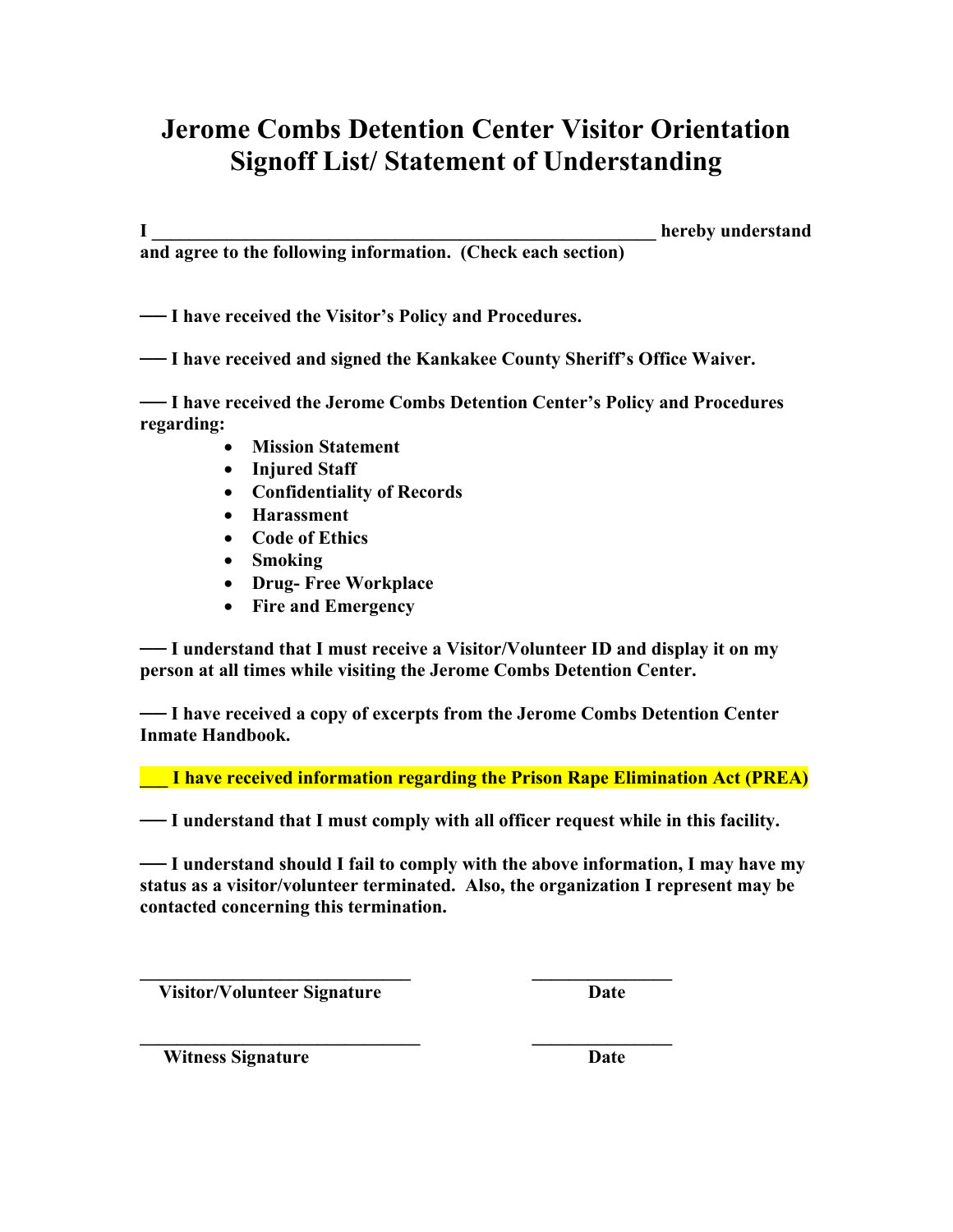# **KANKAKEE COUNTY PHOTO ID FORMS**

| <b>DATE</b>                        |  |
|------------------------------------|--|
| <b>NAME</b>                        |  |
| DEPARTMENT<br><b>TITLE</b>         |  |
| SOCIAL SECURITY LAST 4 DIGITS ONLY |  |
| <b>YEAR OF ISSUED</b>              |  |
| CARD ISSUED (TODAY'S DATE) ___     |  |
| <b>SIGNATURE</b>                   |  |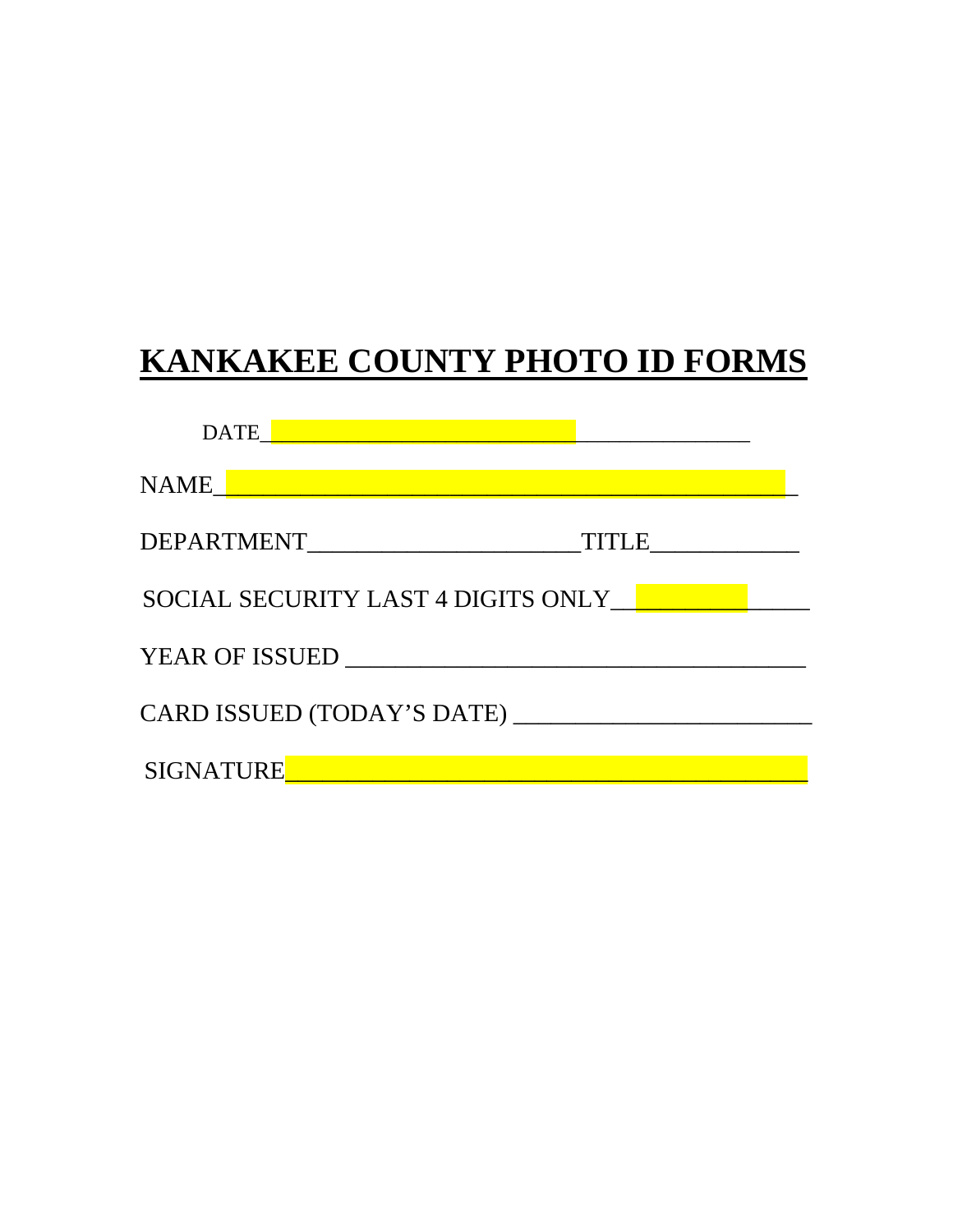## **Recap**

- **1) If you have a question about anything, ask the Program Director before you do it.**
- **2) Do not bring in unauthorized items for the inmate population. For example, pencils used to be allowed to be brought in, and now they are not allowed due to a policy change. If you would like something approved (i.e. prayer books, handouts, etc.) you must get approval from the Programs Director.**
- **3) When visiting the housing units, please be aware of your surroundings and do not put yourself in a dangerous situation. Communication with the officer on duty is key.**
- **4) If you brought in something that was approved by the Programs Director, but the officer does not let you bring it in, do not become argumentative with the officer. Simply send some communication to the Programs Director so that the situation can have a remedy for your future visits.**
- **5) Always remember that this is a detention center, so the safety of all parties comes before anything else. There will be times that you will not be permitted into the facility or asked to leave the housing unit areas. (i.e bad weather, full lockdown, emergency situations, etc.)**
- **6) Do not take anything from an inmate out of the facility. This includes mail, notes, legal work, or presents of any kind.**
- **7) Last but not least, I hope that you all have an enjoyable, heartfelt experience while meeting with the detainees at this facility. If you ever have any questions, feel free to contact me. By email usually gets a faster response as I am in and out of my office on most days.**